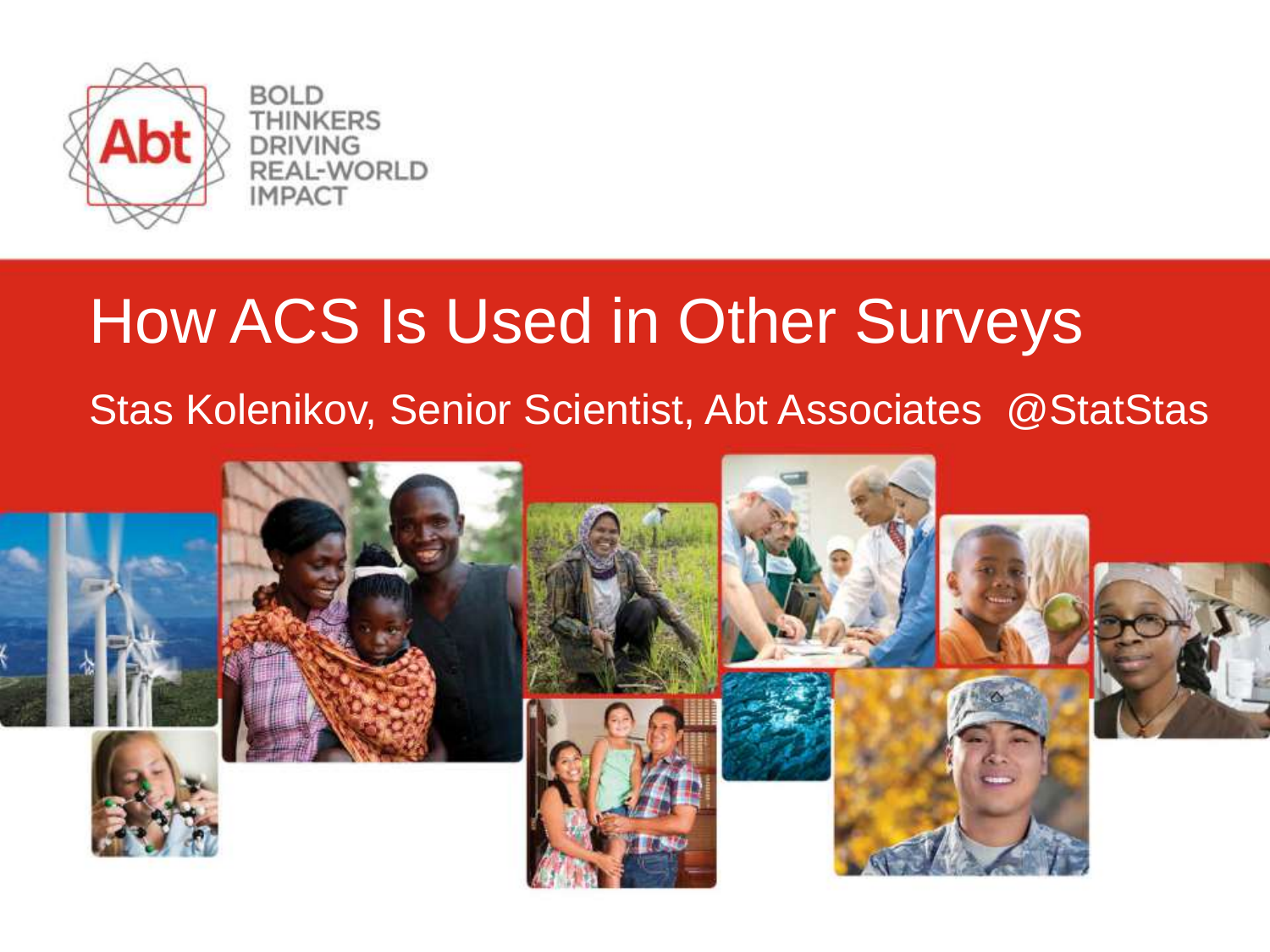All sampling survey data collections have common components:

- Sampling design (steps in drawing the sample to satisfy the stats requirements)
- Instrument design (ensuring that the right questions are asked in the right way)
- Field implementation (making sure the data are collected according to the protocol)
- Post-processing (data deliverable)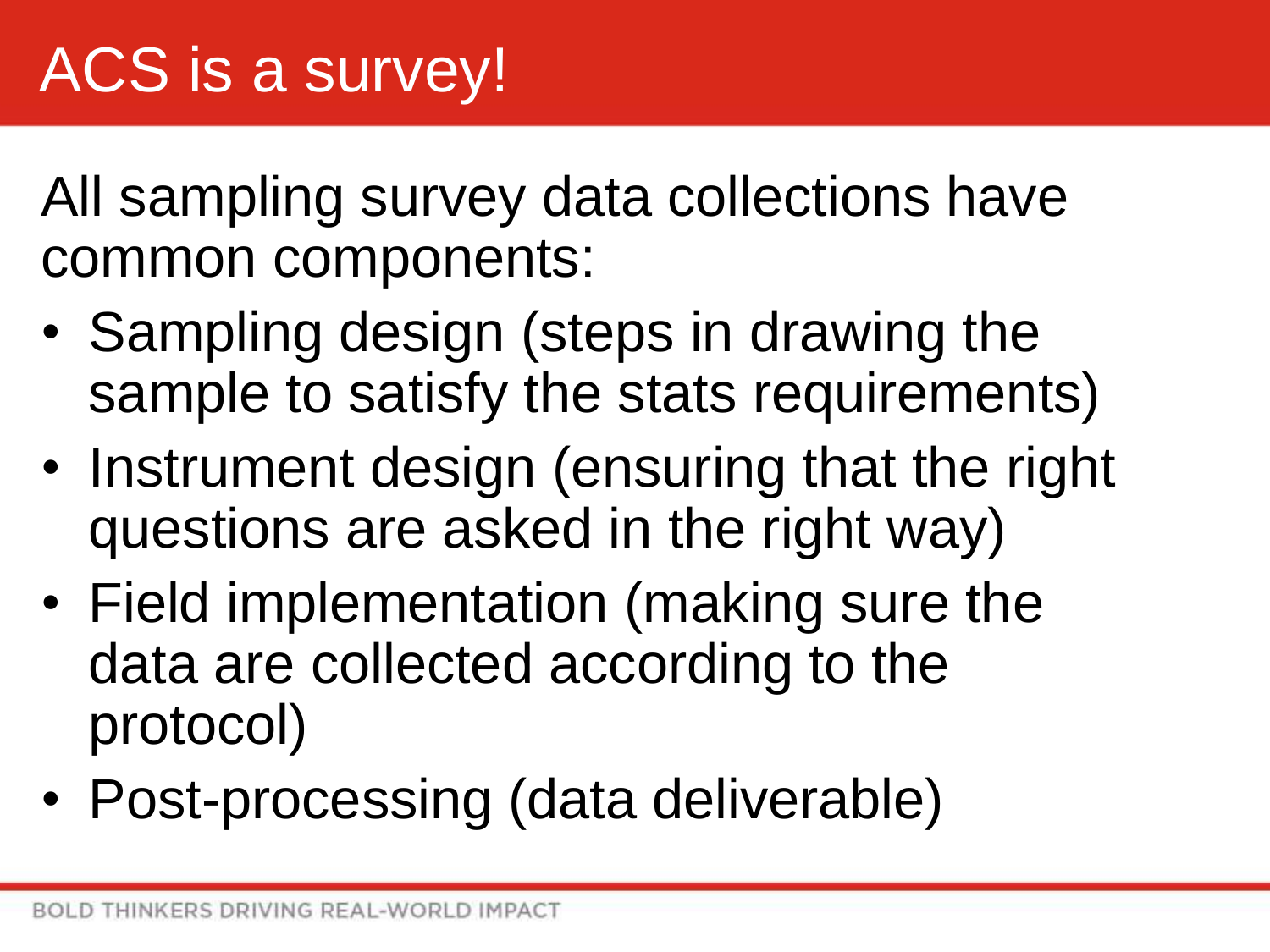## Survey designs based on ACS

- What is the population like?
	- Healthy Chicago: how many cases to expect per community area
- Where do we find specific people?
	- National Survey of Children's Exposure to Violence: stratification based on BG prevalence of HH with children
- What kind of snags should we expect based on ACS experience?
	- PDB: low response score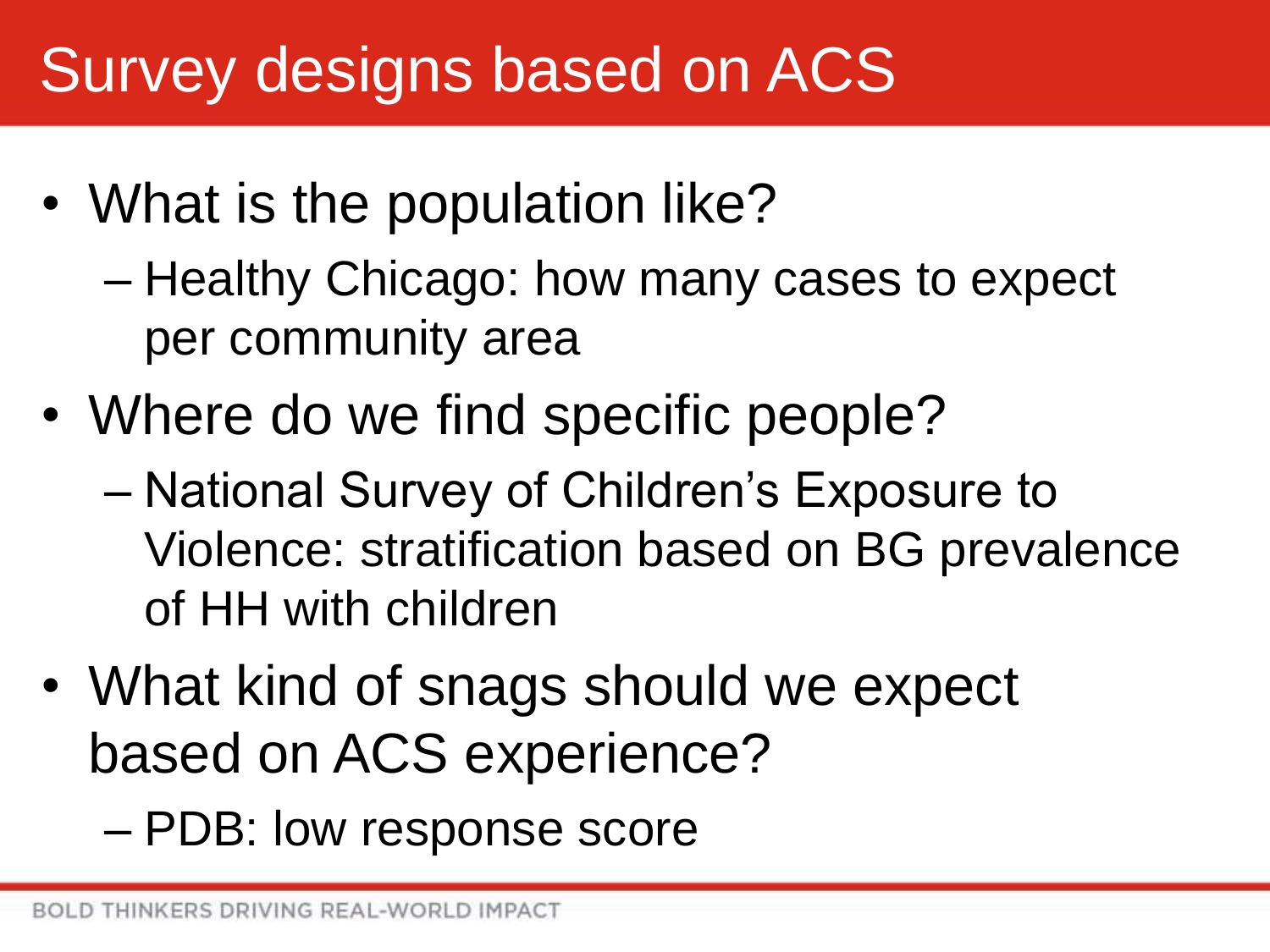## Survey post-processing based on ACS

- Weight calibration
- Align the sample with the population on the available demographic variables
	- Age, gender, race, ethnicity
	- Education, population density
	- Phone usage is not available (NHIS is used instead)
- Done with literally every general population survey
	- AAPOR report on 2016 polling: the shops that did not control for education did not do well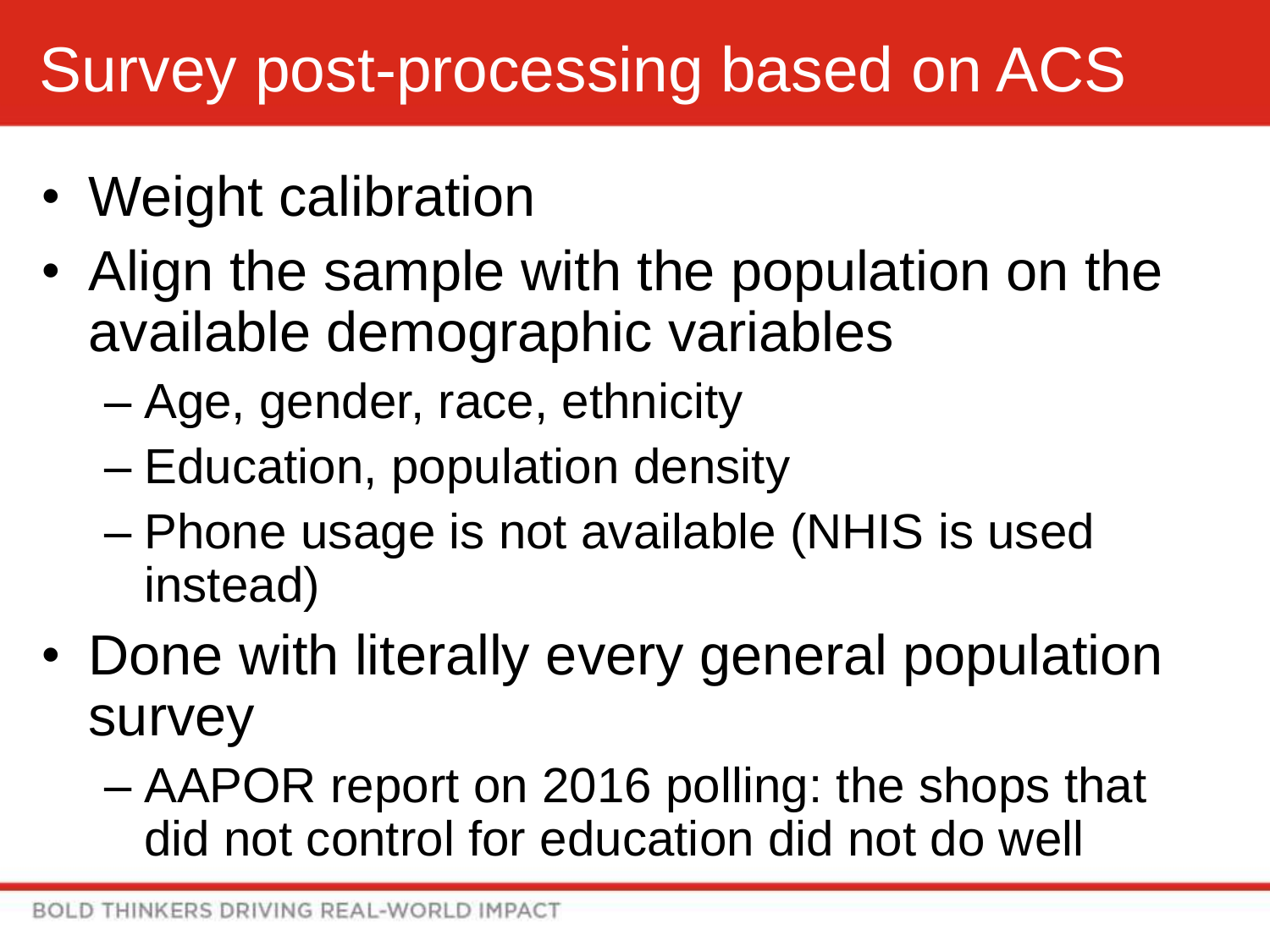ACS participants may be followed up for an in-depth interview on a specific topic

- National Survey of College Graduates:
	- About 60K out of about 800K qualified cases
	- Web self-administered survey (with mail and phone follow-up of nonrespondents)
	- More detailed questions on employment: status, benefits, occupation, work activity, etc.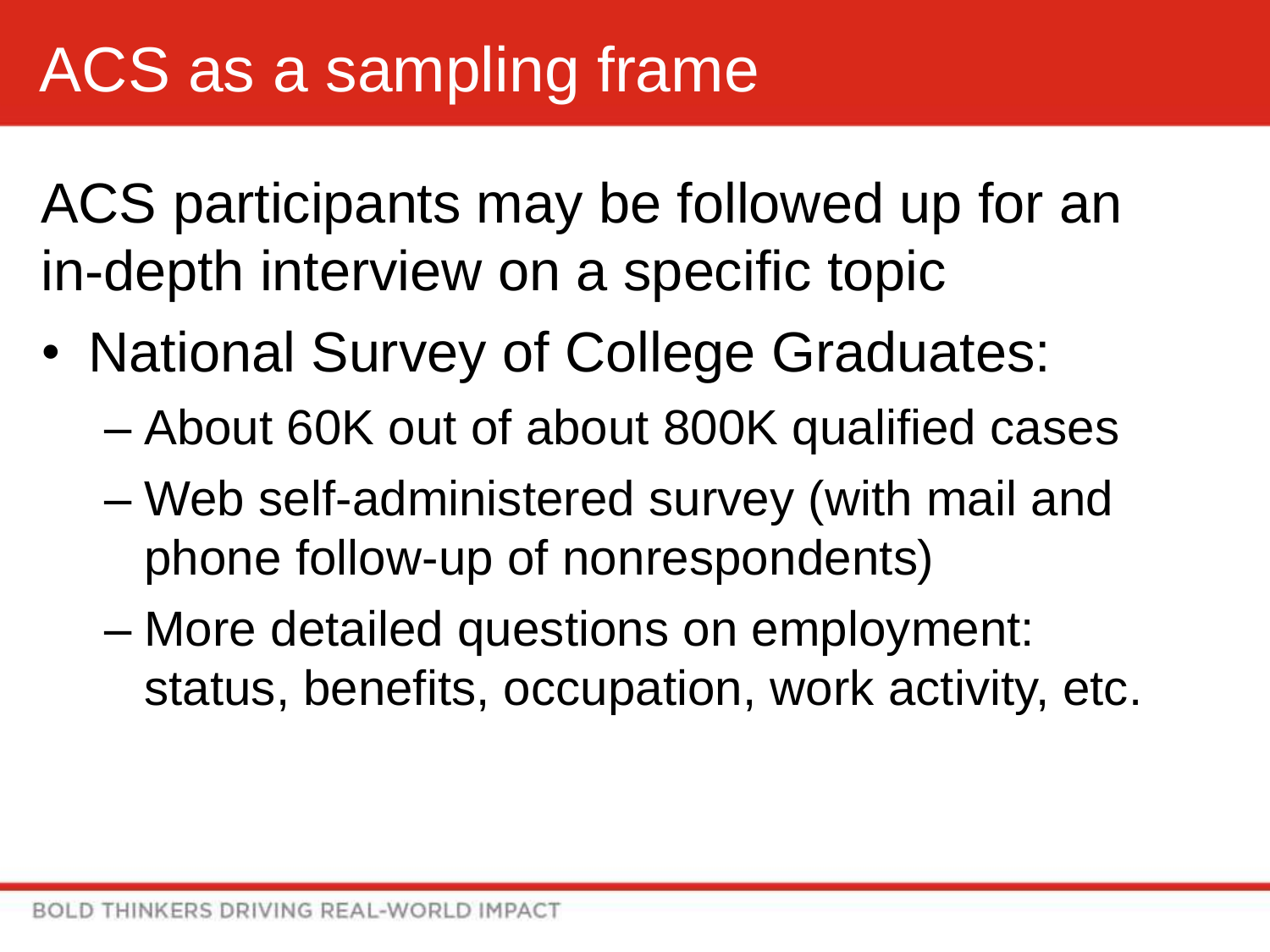## ACS is ubiquitous in the survey world

#### … and the quality of our work as survey data collection agencies would be seriously undermined without it